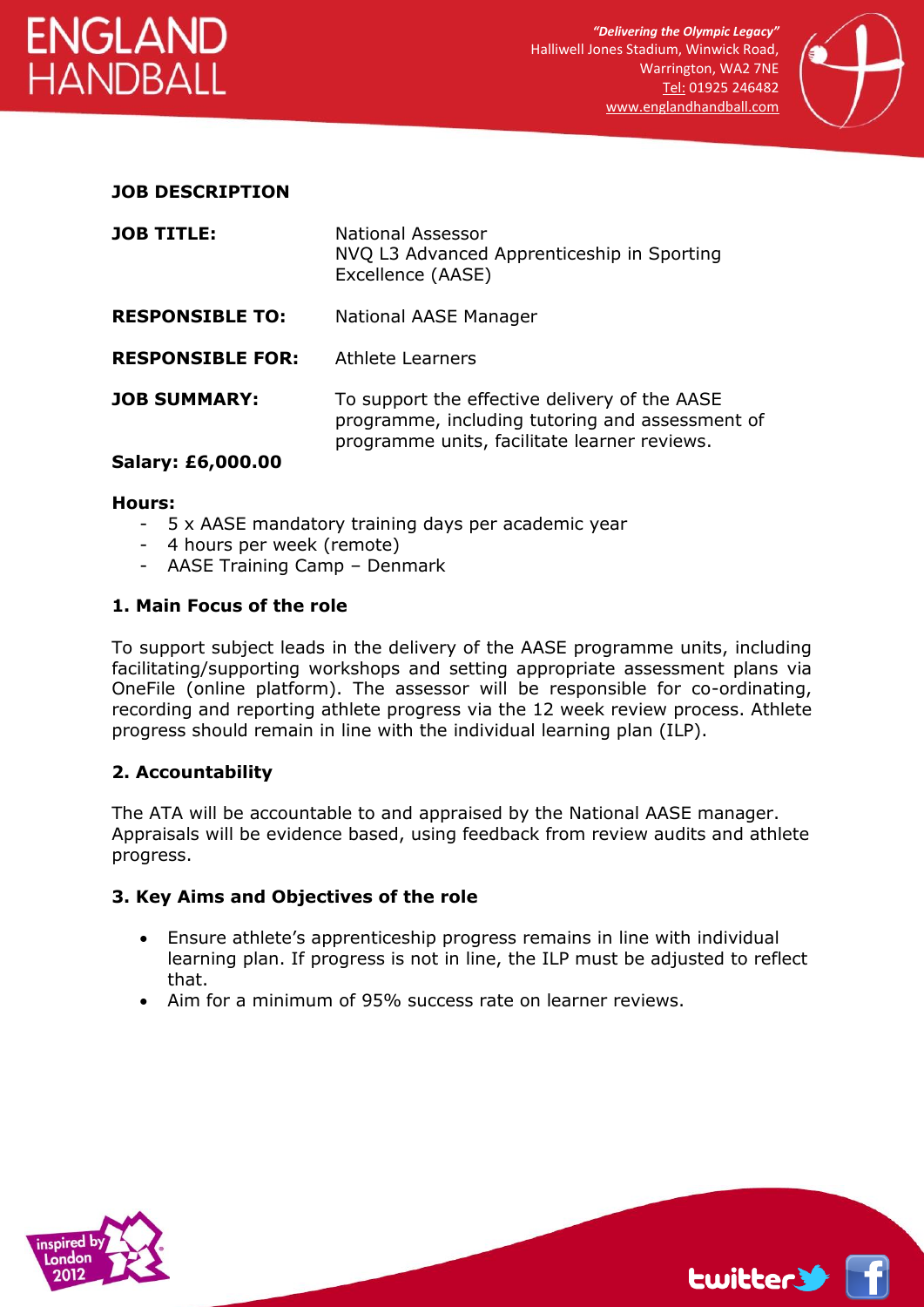



# **4. Key Roles and Responsibilities**

- Reviews co-ordinate athlete reviews with support of subject leads and submit athlete - learner reviews every 12 weeks.
- Keep a record of previous reviews.
- Attendance record and report athlete attendance at AASE Training Days.
- Sessions support subject leads in workshops (video, Q&A etc)
- Relationships establish and maintain effective working relationships with the athlete – learner.
- Assessment Plans/OneFile support subject lead with design, implementation & marking of assessments via online learning platform.
- ForSkills initial assessments support National AASE manager with learner's initial assessments in Maths and English via ForSkillls Assessments tool.
- Communication Athletes Communicate feedback and other information with all athletes using online learning platform. Where appropriate, other forms of communication such as text messaging, phone calls and emails should be considered.
- Communication Staff Communicate regularly with the National AASE manager & support staff & subject leads.
- Feedback Co-ordinate the delivery of subject lead feedback to the learners.
- Sharing good practice
- Support developing/trainee ATA's if required

## **6. Location of post**

This is a national position which requires working remotely & also attendance at national AASE training camps will be mandatory. A full driving licence and access to a vehicle for work purposes would be beneficial.

NB. This job description is not to be regarded as exclusive or exhaustive. It is intended as an outline indication of the areas of activity you will be required to work and can be amended with consultation in the light of the changing needs of the organisation.